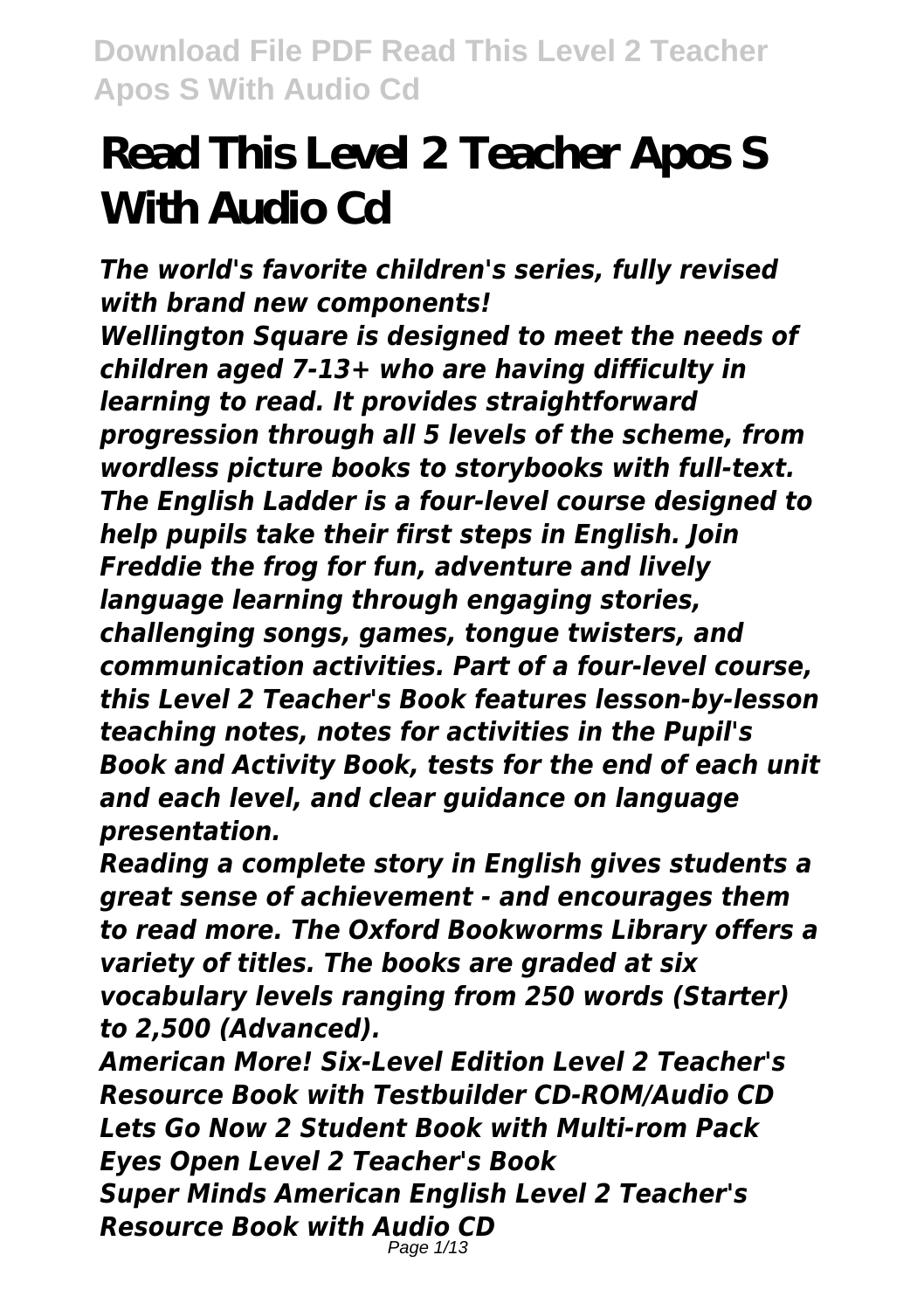#### *Read This! Level 1 Student's Book*

**This series of delightful storybooks is a flexible resource designed to help teachers engage and motivate young learners in the classroom. They are an ideal way to support children in the early stages of learning English. Teacher's Books and Audio Cassettes/CDs make the Storybooks simple to use: the Teacher's Books cover the entire level and include step-by-step teaching notes with ideas for classes of different ability, photocopiable worksheets, and 'If you have time' sections suggesting original ideas for games and activities. The Audio Cassettes/CDs feature all the titles in each level read aloud, exposing children to different voices while they have fun listening to the dramatisations. At levels 3 and 4 selected titles are designed to be read as a play. Watch your pupils' confidence in English grow as they act out the stories together!**

**This second edition updates a course which has proven to be a perfect fit for classes the world over. Engaging content and a strong focus on grammar and vocabulary combine to make this course a hit with both teachers and students. The Teacher's Resource Book contains extra photocopiable grammar and communication activities and full pages of teaching tips and ideas specially written by methodology expert, Mario Rinvolucri. A Testmaker Audio CD/CD-ROM which allows teachers to create and edit their own tests is also available separately, as is Classware which integrates the Student's Book, class audio and video. Super Minds American English is a seven-level course for young learners. This exciting seven-level course enhances your students' thinking skills, sharpening their memory**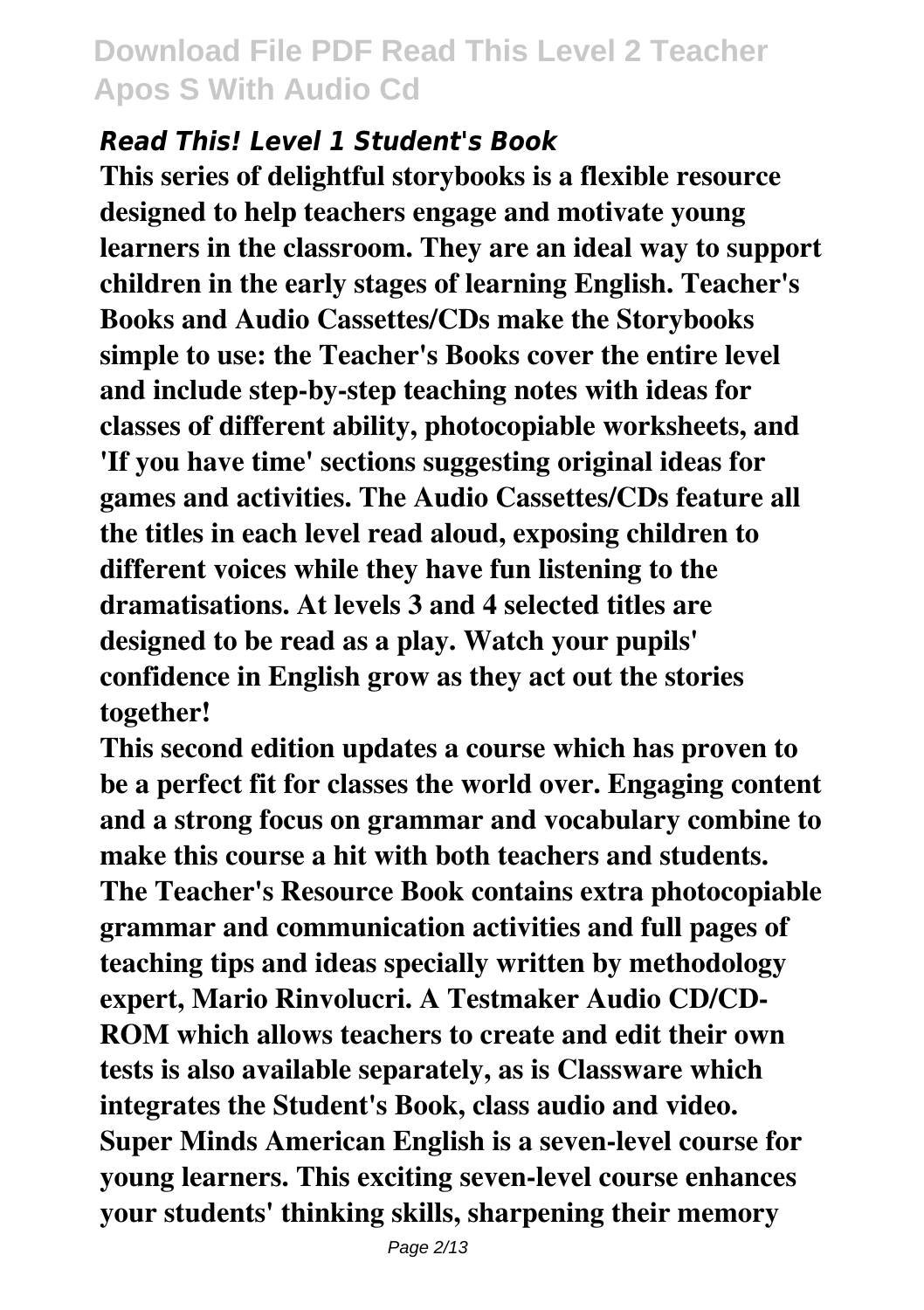**and improving their concentration along with their language skills. Super Minds develops creativity with visualization exercises, art activities and craft activities, explores social values with lively stories, and encourages cross-curricular thinking with fascinating 'English for school' sections. This Level 2 Teacher's Resource Book contains end-of-unit evaluation tests, worksheets for further vocabulary and grammar practice, along with cross-curricular extension material. The Audio CD includes all the listening material needed to accompany the tests.**

**Making Connections teaches an extensive range of reading skills and strategies in order to prepare students for college reading. Making Connections Second edition Level 2 Teacher's Manual contains teaching suggestions for each activity type as well as a complete answer key.**

**Photocopiable unit tests contain additional thematic readings and assess how well students have learned the unit's reading skills and the unit's target vocabulary. Making Connections Level 2 Teacher's Manual**

**Read This! Level 3 Student's Book**

**CACHE Level 2 Certificate in Supporting Teaching and Learning**

**TAKS Reading in the Content Areas: Exploring Nonfiction Supplement Grade 2 Teacher's Guide**

#### **Reading Explorer 2**

*Nice Talking with You is a two-level oral communication series designed to get students talking. The Teacher's Manual features step-by-step comprehensive teaching note; teaching tips on classroom management techniques, language and*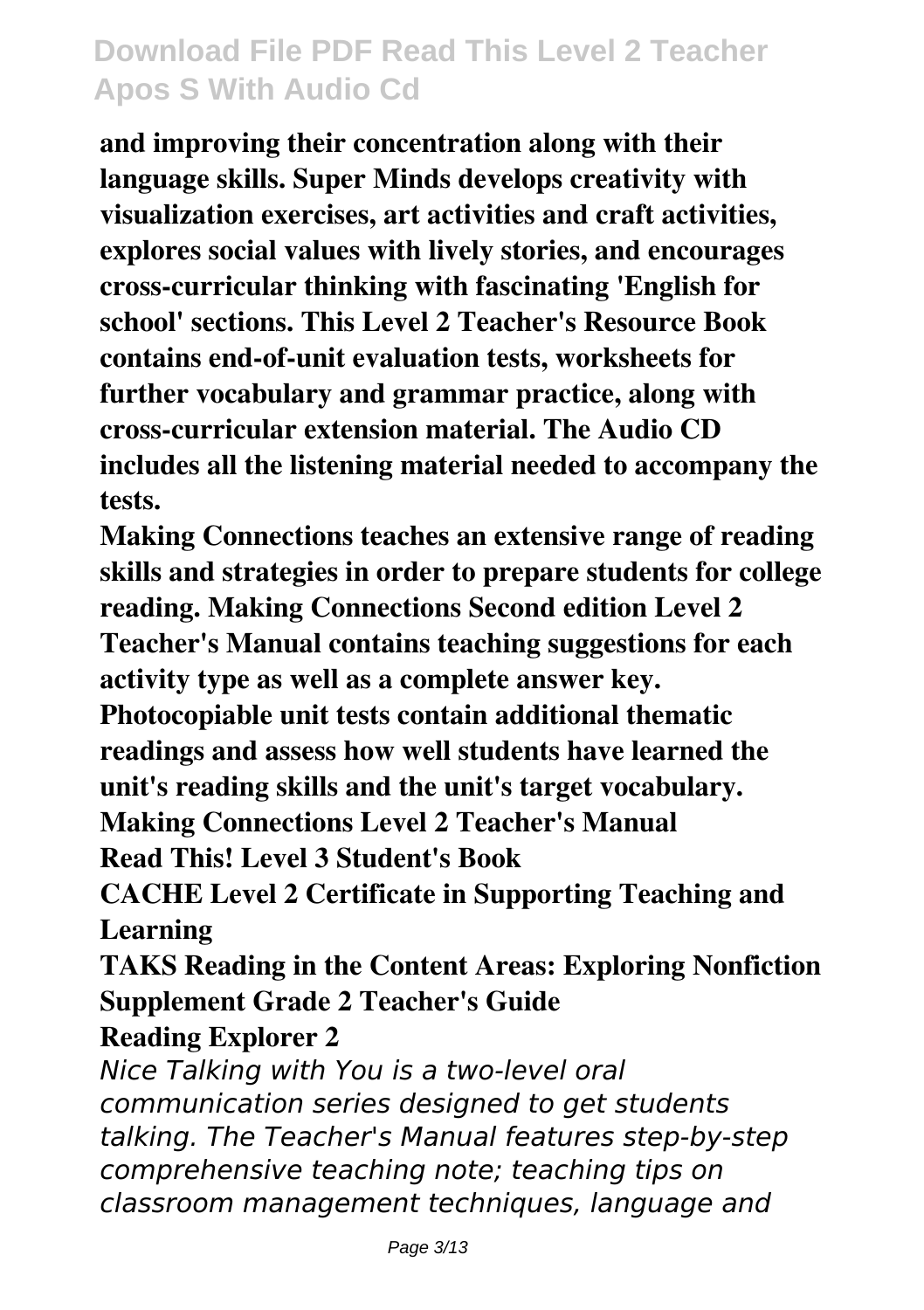*more; unit-by-unit, complete answer keys; and full audio scripts for the Conversation listening pages. American MORE! is a four-level course from a highly respected author team that's bursting with features for lower secondary students. Each level of American MORE! contains 80-90 hours of class material. With dedicated reading, culture, grammar, vocabulary, skills and cross-curricular learning sections, plus a wide range of flexible components, you really do get more with American MORE! The Teacher's Book contains warm-up activities, detailed guidance on how to get the best out of the course, answer keys and 'Extra' idea sections for fast finishers.*

*The resources include an overview of each story Comprehensive guided reading discussion points Four carefully structured photocopy sheets for each story that integrate grammar, spelling and comprehension strategies Extra activities that link to other key learning areas*

*Captivating Discovery Education(TM) video and stimulating global topics spark curiosity and engage teenage learners. Developed in partnership with Discovery Education (TM), Eyes Open features captivating Discovery Education(TM) video and stimulating global topics to motivate students and spark their curiosity. Four videos in every unit make learning relevant and create opportunities for deeper understanding. Guided, step-by-step activities and personalised learning tasks lead to greater speaking and writing fluency. Progress monitoring tools and flexible teaching support, including graded tests and extra practice activities, ensure every learner can achieve success. The Teacher's Book offers full support including lesson plans, audio scripts, answer* Page 4/13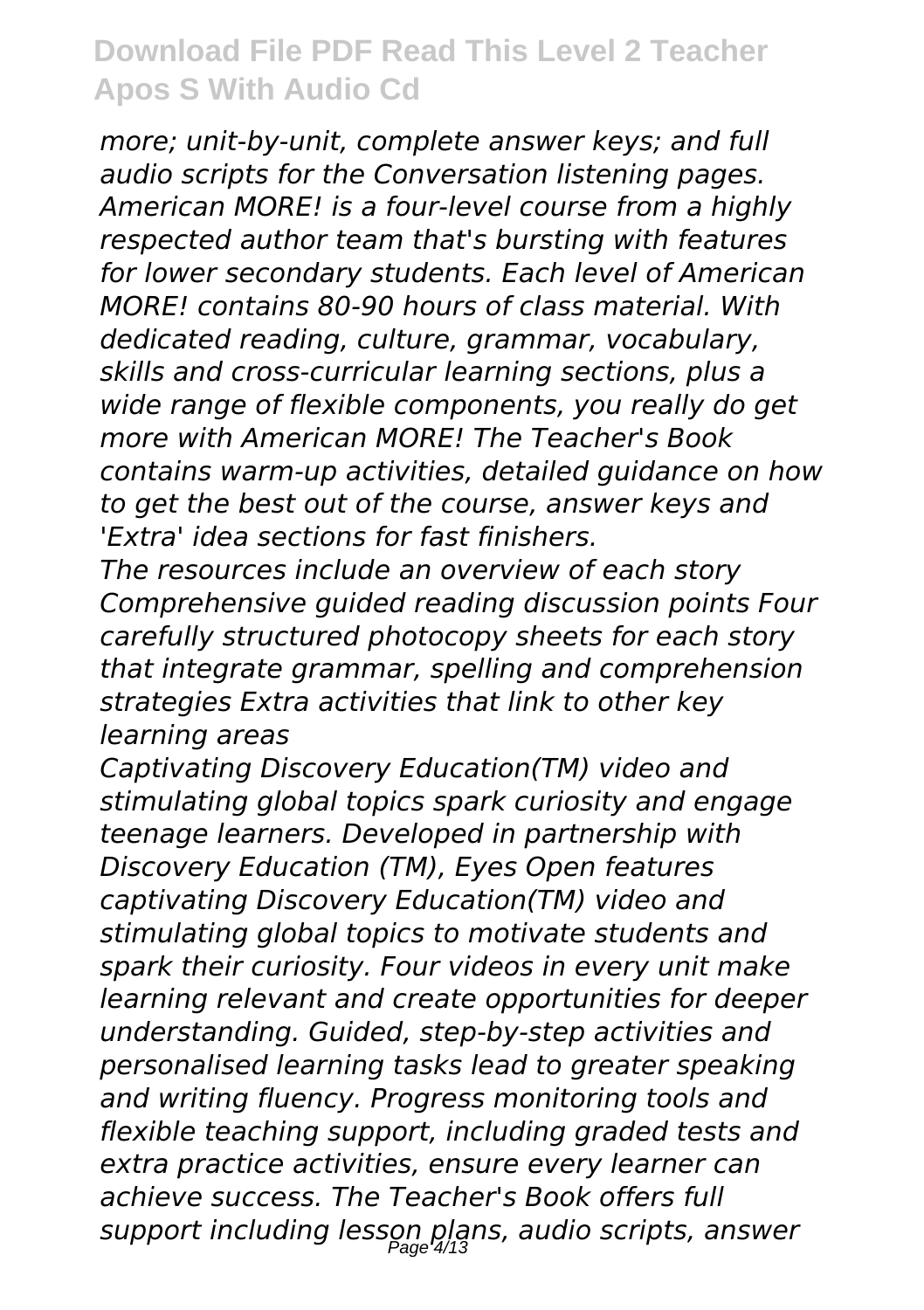*keys, extra games and activities, tips for mixed ability classes and CEFR mapping by unit. English in Mind Level 2 Teacher's Resource Book Fascinating Stories from the Content Areas Read and Tell 2; Read-it-yourself 2, Book A; Read-ityourself 2, Book B; Do-it-yourself 2 Let's Talk Level 2 Teacher's Manual 2 with Audio CD Teacher's Resource Pack*

**The Interchange Fourth Edition interleaved, spiral-bound Teacher's Edition with Assessment Audio CD/CD-ROM, Level 2 features complete teaching instructions, optional activities, audio scripts, language summaries, and Student's Book and Workbook answer keys. The Assessment CD/CD-ROM provides a complete assessment program, including oral and written quizzes, as well as mid-term and final tests in printable PDF and Microsoft Word formats.**

**Strategic Reading is a three-level series designed to develop reading, vocabularybuilding, and critical-thinking skills. The Teacher's Manual provides an overview of the series and an explanation of the structure of each unit. It includes teaching tips, a complete answer key for each unit, and unit quizzes and answers. The Teacher's Manual also offers cultural notes and optional activities where appropriate.**

**Learn English and explore the world with Eyes Open. Developed in partnership with Discovery Education(TM), Eyes Open features captivating Discovery Education(TM) video and stimulating** Page 5/13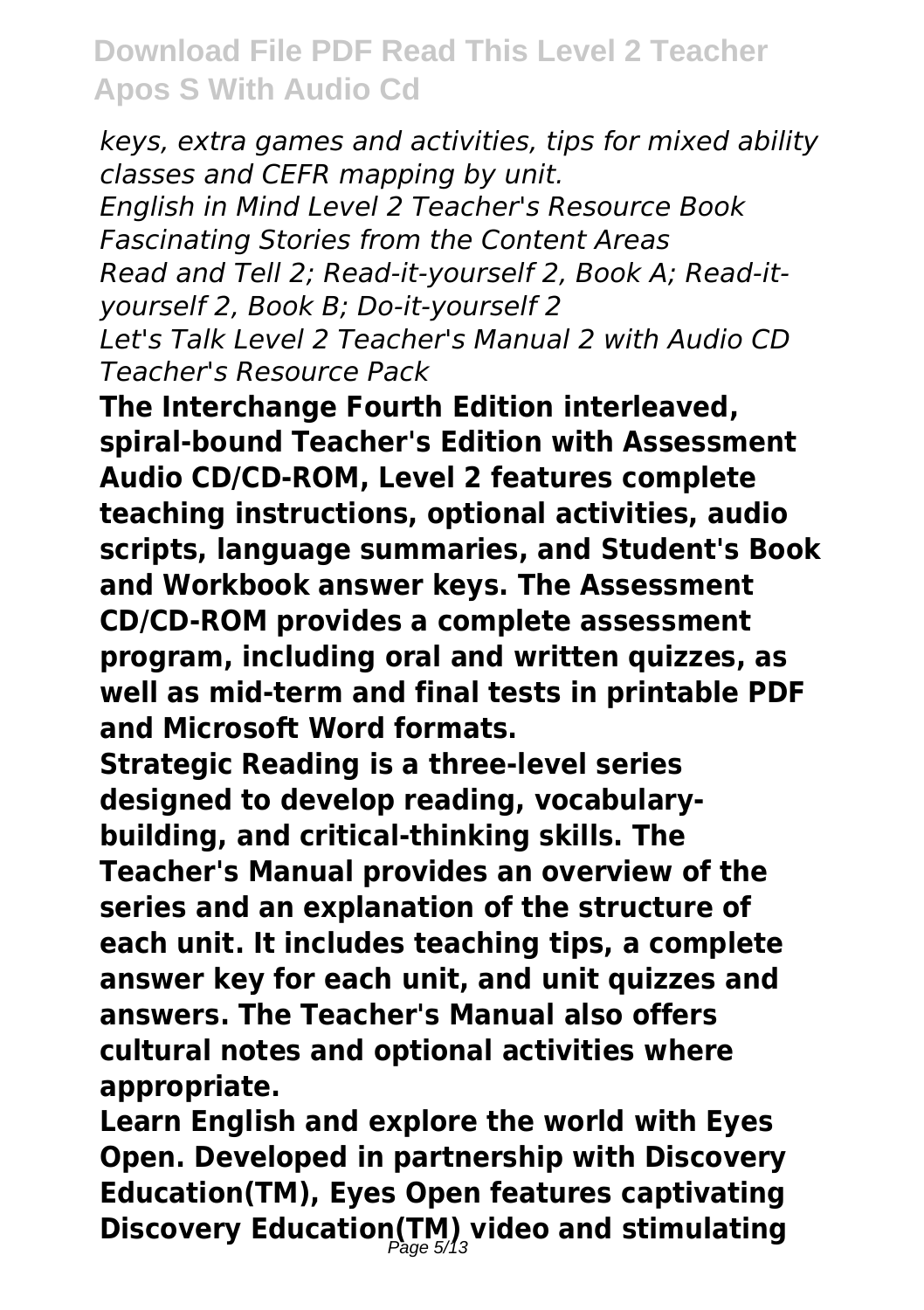**global topics to motivate students and spark their curiosity. Four videos in every unit make learning relevant and create opportunities for deeper understanding. Carefully progressed activities and personalised learning tasks lead to greater speaking and writing fluency. Progress monitoring tools and flexible teaching support, including graded tests and extra practice activities, ensure that every learner can achieve success. Digital support includes Interactive Student's eBook with full video and audio, and Online Workbook with extra practice activities. Presentation Plus, a complete planning and presentation tool for teachers, includes Interactive Whiteboard software, interactive Student's Book and Workbook, full video and audio content, digital Teacher's Book and Teacher's Resource Book, online teacher training and a link to the online learning management platform to track student's progress. The Academic Encounters Second edition series uses a sustained content approach to teach skills necessary for taking academic courses in English. There are two books for each content area. Academic Encounters Level 2 Teacher's Manual Listening and Speaking: American Studies contains general teaching guidelines for the course, task by task teaching suggestions, answers for all tasks, audio and video scripts, and unit quizzes and quiz answers. Houghton Mifflin Reading**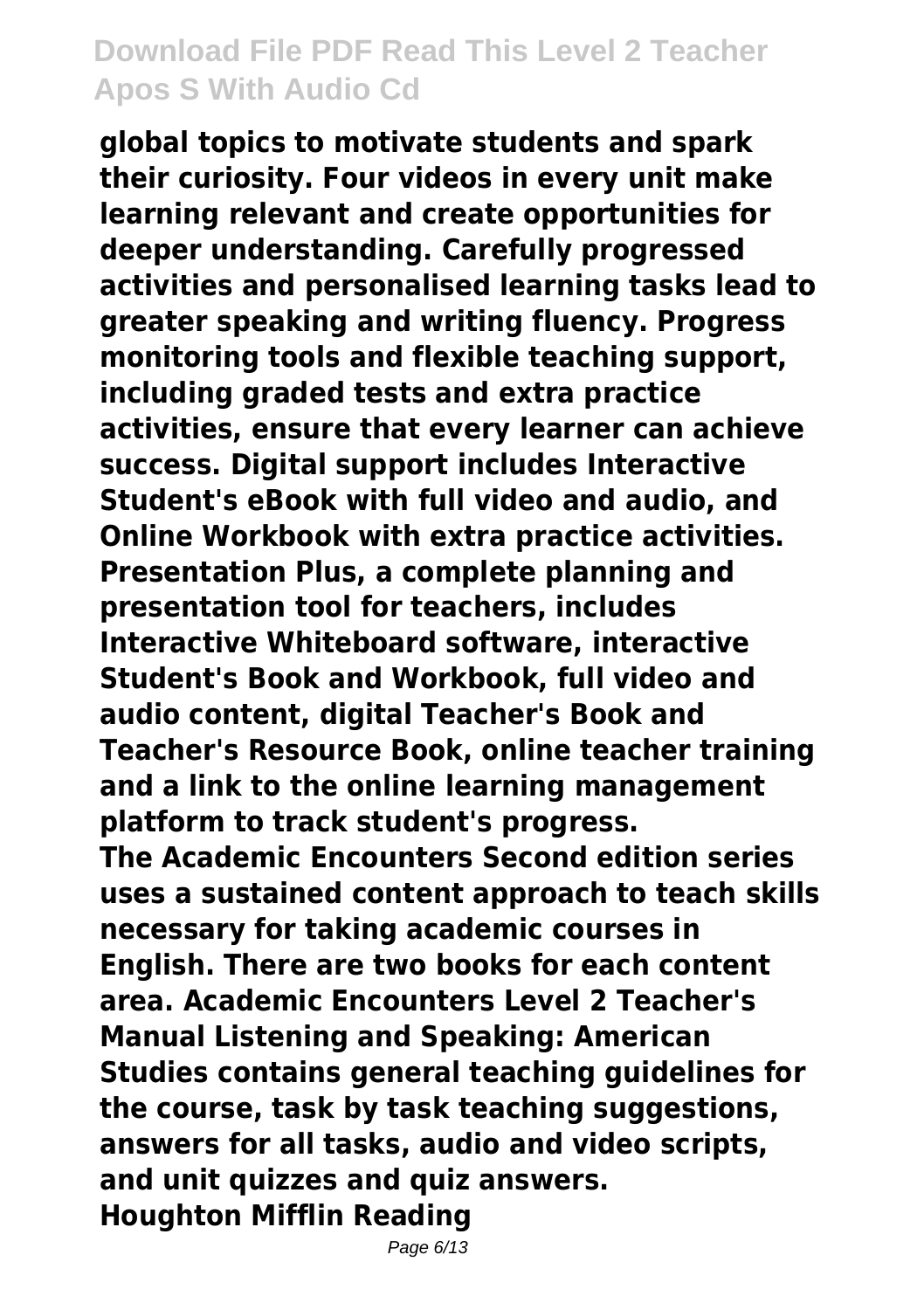# **Pupil's Book + App. 1 Read This! Level 2 Student's Book Interchange Level 2 Teacher's Edition with Assessment Audio CD/CD-ROM**

**Writing from Within Level 1 Teacher's Manual**

With a nudge from Mr. Hopper, Luna shares her idea with the class—which just might save the Family Night program. Ventures 2nd Edition is a six-level, standards-based ESL series for adult-education ESL. The Ventures 2nd Edition interleaved Level 2 Teacher's Edition includes easy-to-follow lesson plans for every unit. It offers tips and suggestions for addressing common areas of difficulty for students, as well as suggested expansion activities for improving learner persistence. The Teacher's Edition also explains where to find additional practice in other Ventures components such as the Workbook, Online Teacher's Resource Room, and Student Arcade. Multi-skill unit, midterm, and final tests are found in the back of the Teacher's Edition. Also includes an Assessment CD/CD-ROM which contains audio for each test as well as all the tests in a customizable format. This flexible course brings together all the tools and technology you expect to get the results you need. Whether teaching general English or focusing on exams, Prepare! leaves you and your students genuinely ready for what comes next: real Cambridge English exams, or real life. The Level 2 Student's Book engages students and builds vocabulary range with motivating, age-appropriate topics. Its

unique approach is driven by cutting-edge language research from English Profile and the Cambridge Learner Corpus. 'Prepare to...' sections develop writing and speaking skills. A Student's Book and Online Workbook is also available, separately.

Super Minds is a seven-level course for young learners. This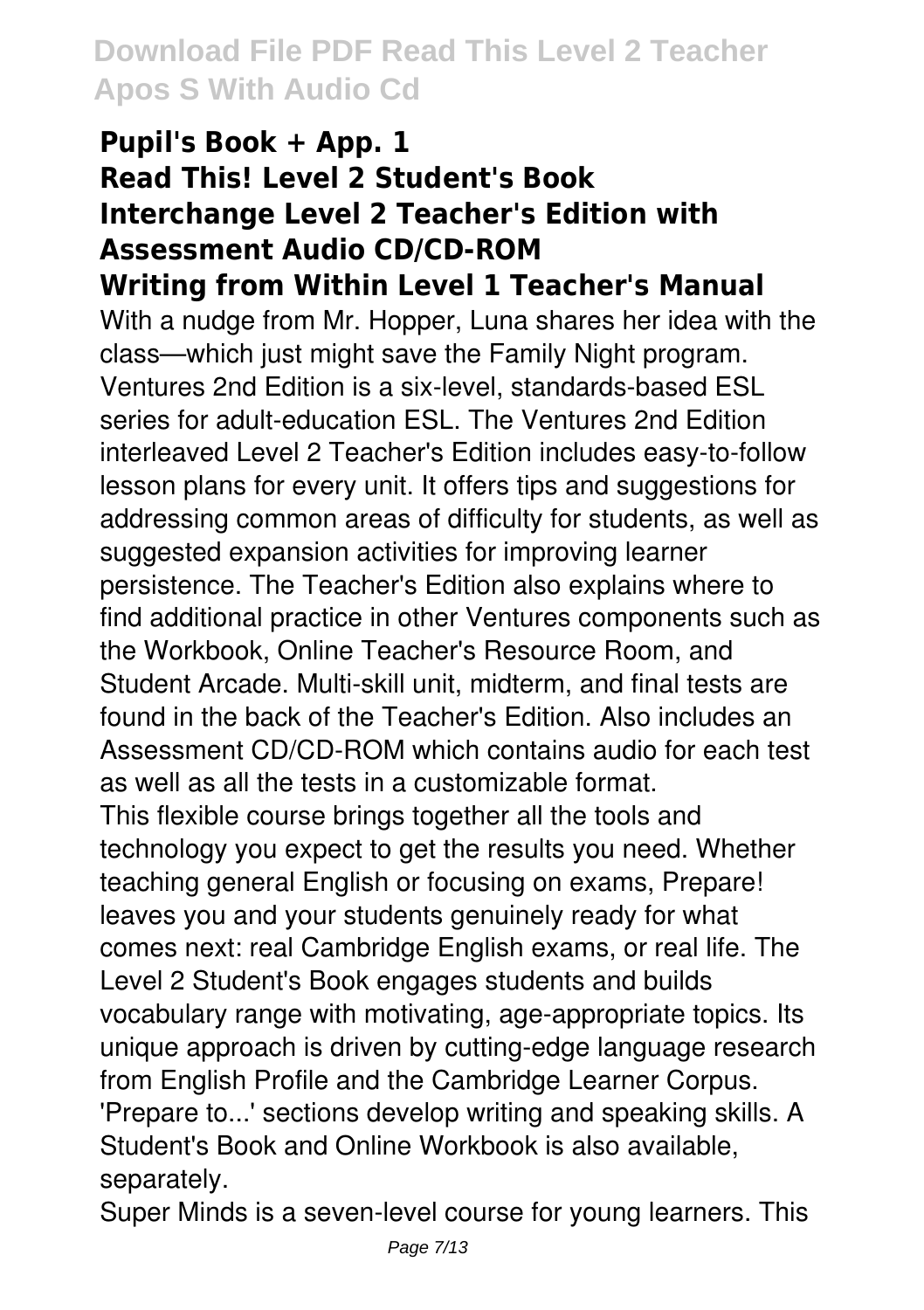exciting seven-level course enhances your students' thinking skills, sharpening their memory and improving their concentration along with their language skills. Super Minds develops creativity with visualisation exercises and art and craft activities, explores social values with lively stories and encourages cross-curricular thinking with fascinating 'English for school' sections. This Level 2 Teacher's Resource Book contains end-of-unit evaluation tests, worksheets for further vocabulary and grammar practice along with cross-curricular extension material. The Audio CD includes all the listening material needed to accompany the tests.

Mimi's Wheel

Read This! Intro Student's Book

Ventures Level 2 Teacher's Edition with Assessment Audio CD/CD-ROM

The English Ladder Level 2 Teacher's Book Cambridge English Prepare! Level 2 Student's Book *MORE! Second edition is a four-level English course from highly respected authors that inspires young teenagers to learn. The Teacher's Book contains teaching suggestions and detailed guidance on how to get the best out of the course. It also includes the audio scripts and the answer keys for both the Student's Book and Workbook. Additional grammar and communication practice materials for teachers are available at cambridge.org/elt/more "Ventures is a six-level, four-skills, standards-based, integrated-skills series that empowers students to achieve their academic and career goals... Each of the core student's book contains ten topic-focused units, interspersed with five review units."--p.viii of*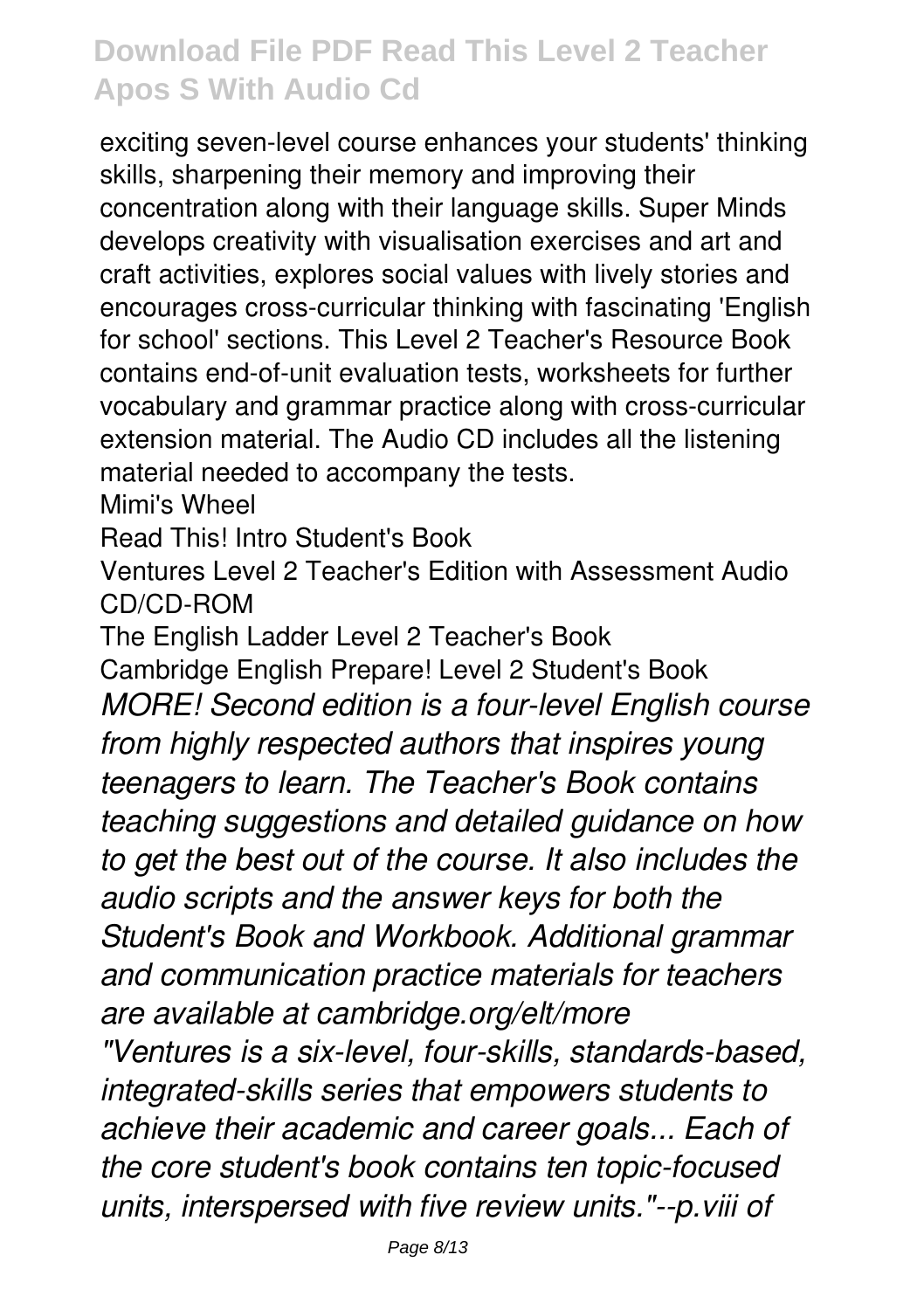#### *student's book.*

*Be inspired to enhance classroom learning with this textbook, by highly respected and experienced author Louise Burnham. -Build your learning support skills with guidance tailored to the extensive new CACHE qualification due to launch in January 2018 -Gain confidence in your role with practical advice and full explanations from best-selling author in STL , Louise Burnham -Translate theory into practice with Tips for Best Practice and Case Studies for challenging topics such as Behaviour Management -Strengthen your understanding of theory and practice, with comprehensive information linked clearly to assessment criteria -Find all the information you need with the colourful, clear design and appropriate language throughout the book -Make the most of your training with the Stretch and Challenge feature -Engage in debate on important STL topics with Classroom Discussion suggestions Strategic Reading Level 2 Teacher's ManualCambridge University Press Skills and Strategies for Academic Reading Super Minds Level 2 Teacher's Resource Book with Audio CD The Best Teacher in Second Grade Teacher's Handbook Teacher's Guide to Accompany Level 2* "Connect is a four-level, four-skills American English course for young Page 9/13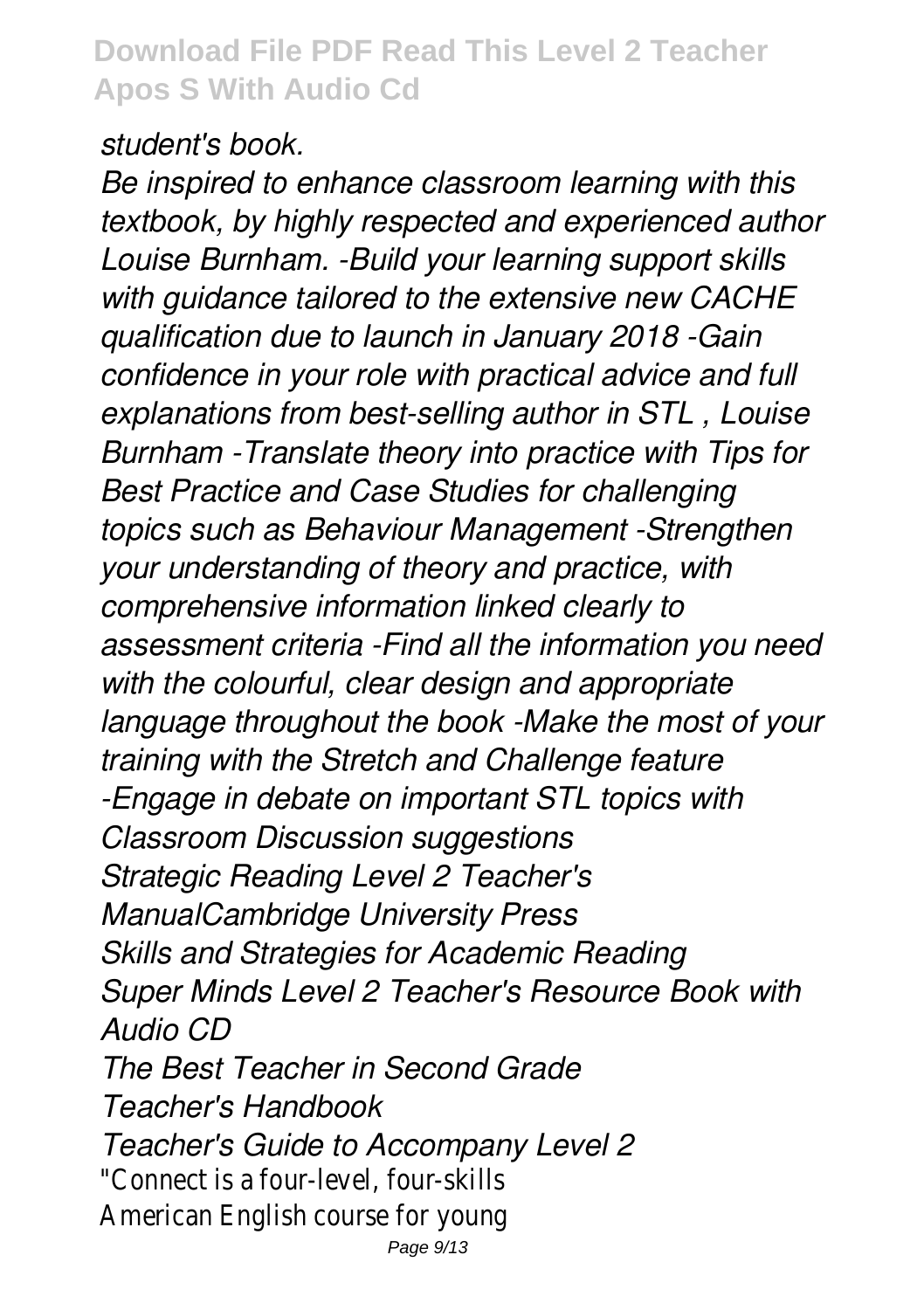adolescents. Connect encourages students to connect to English through contemporary, high-interest topics and contexts, fun dialogs, and games. Each student's book includes grammar and vocabulary presentations and a multiskills, graded syllabus"--Provided by publisher.

A series that prepares students for paragraph and composition writing, while making the process enjoyable. The Teacher's Manual contains teaching notes, additional activities, and a complete answer key.

American MORE! Six-Level Edition is a version of a course from a highly respected author team that's bursting with features for lower secondary students. Each level of American MORE! contains 50-60 hours of class material. With dedicated reading, culture, grammar, vocabulary, skills and cross-curricular learning sections, plus a wide range of flexible components, you really do get more with American MORE! The Teacher's Resource Book contains detailed guidance on how to get the best out of the course, warm-up activities, photocopiable grammar and communication resources, tests and answer keys, and 'Extra' idea sections for fast finishers. The test material is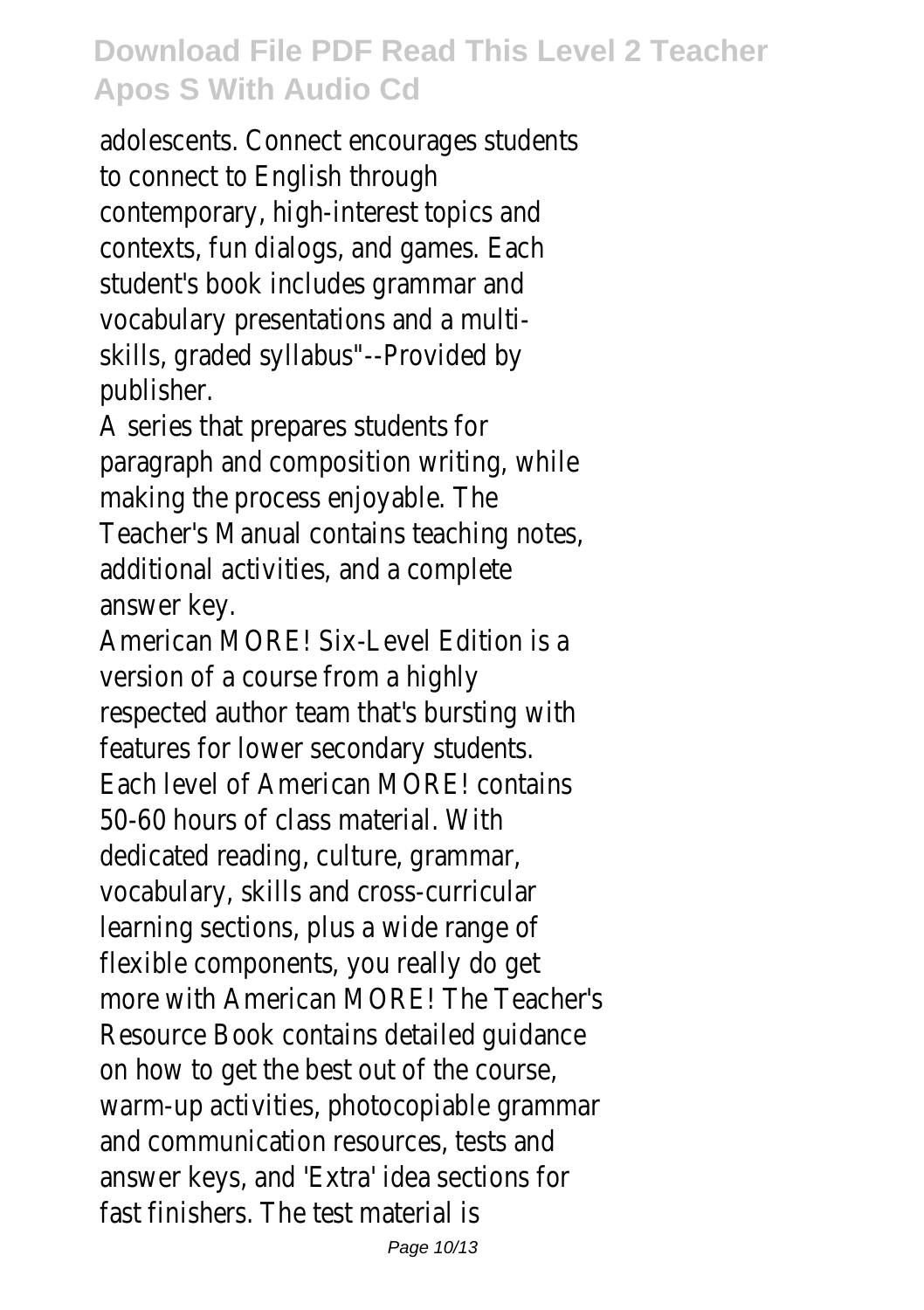contained on the Testbuilder CD-ROM, together with the audio for the tests. Read This! is a four-book reading series designed for adult and young adult ESL students at the high beginning to intermediate levels. The series helps students develop reading fluency by having them read and interact with high interest, content-rich texts containing fascinating information written in an accessible narrative style. It is a stepping stone for students who are on track to read in English at higher levels for academic purposes. The readings and approach are also appropriate for students who are not on an academic track, but want to improve their reading ability in English and overall language proficiency. The readings tie in with academic subject areas and the accompanying pedagogic tasks aid reading comprehension skills, critical thinking skills, and the development of both content-specific and general academic vocabulary knowledge. Each Student's Book is supported by a Teacher's Manual with unit tests and a student Web site with fun WebQuests.

Connect Level 2 Teacher's Edition Next Generation American More! Level 2 Teacher's Book

Academic Encounters Level 2 Teacher's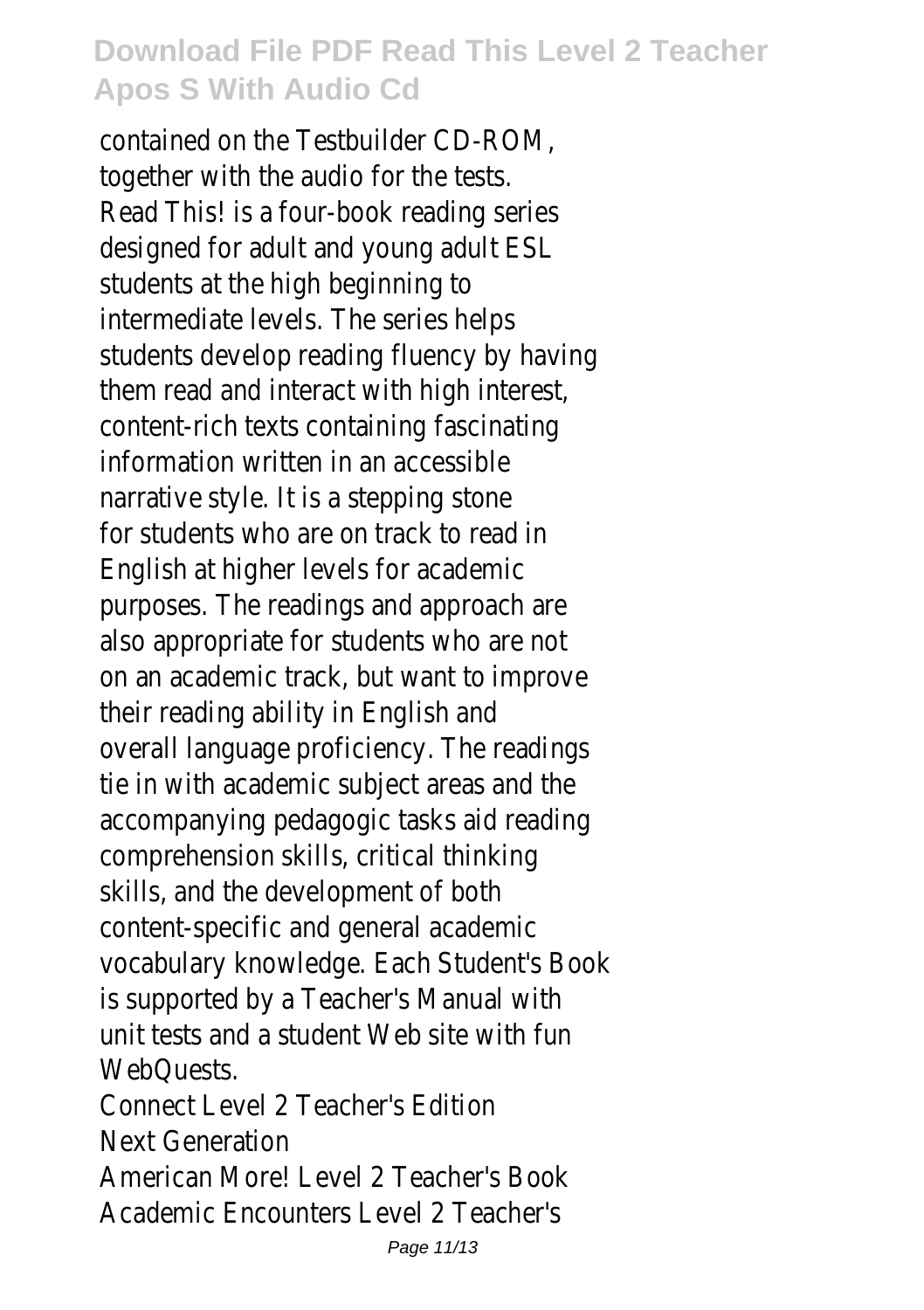#### Manual Listening and Speaking

*Next Generation is a two-level course for Bachillerato, combining complete preparation for the Pruebas de Accesso a la Universidad (PAU) exams with material that helps learners improve their English language skills for life. Teacher's Resource Book 2 combines comprehensive teaching notes for the six units of the Student's Book with photocopiable worksheets providing extra practice of vocabulary, grammar, writing and phrasal verbs, as well as tests, mock PAU exams and answer keys to the Workbook and all photocopiable activities. It also comes with the Class Audio CDs. Reading Explorer, a six-level reading series, prepares learners for academic success with highly visual, motivating National Geographic content that features real people, places, and stories. Important Notice: Media content referenced within the product description or the product text may not be available in the ebook version. Super Minds is a seven-level course for young learners. This exciting seven-level course enhances your students' thinking skills, sharpening their memory and improving their concentration along with their language skills. Super Minds develops creativity with visualisation exercises and art and craft activities, explores social values with lively stories and encourages crosscurricular thinking with fascinating 'English for school' sections. For ease of use, this Level 2 Teacher's Book is interleaved with pages from the Student's Book. It includes detailed lesson aims, clear instructions and a vast array of extra activities.*

*Let's Talk Second Edition is a fully revised edition of Let's Talk, the successful three-level speaking and listening course that takes students from a high-*